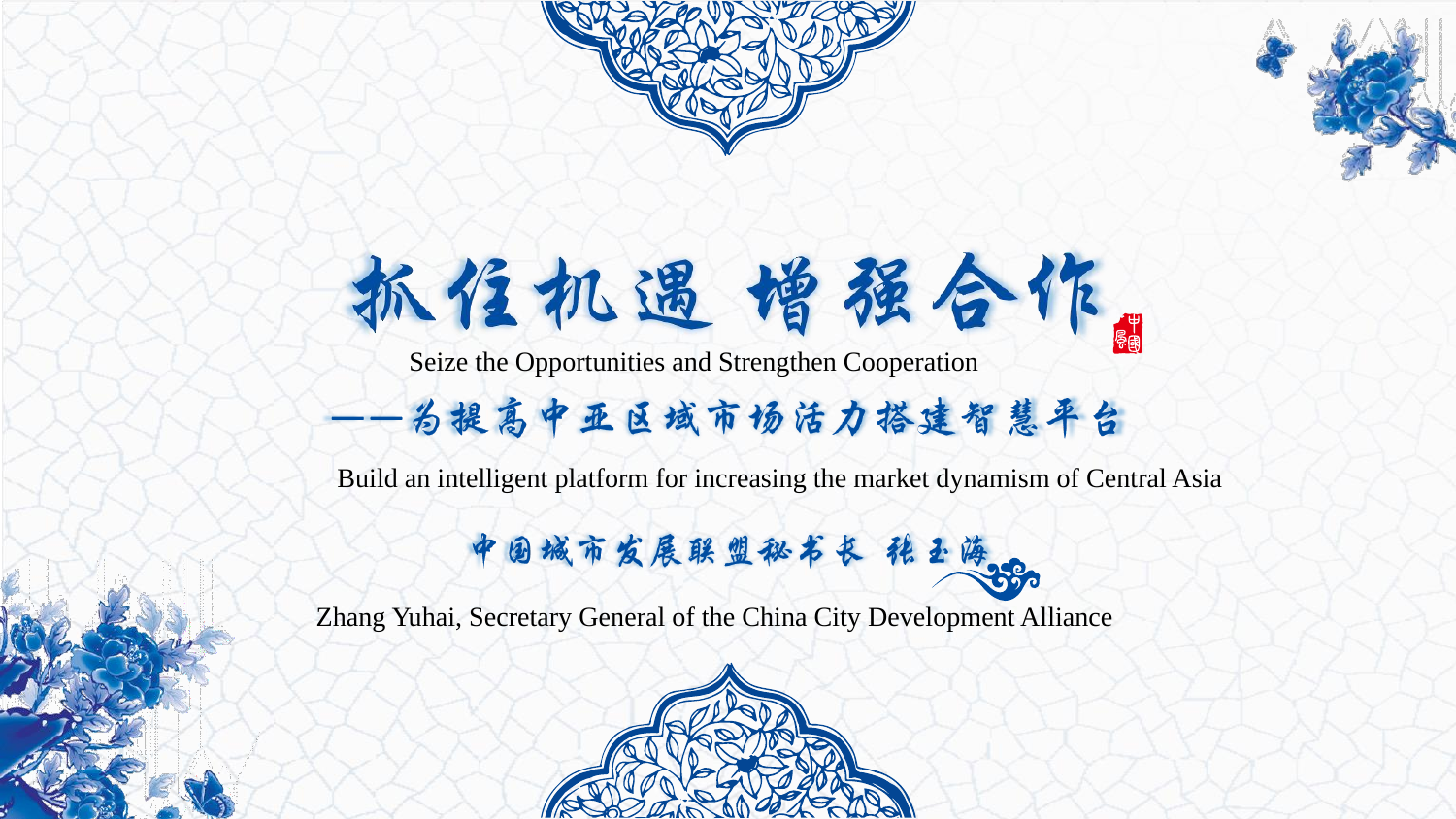

高瞻远瞩 搭建交流平台 Show Great Foresight and Build a Communication Platform

2021中亚经贸论坛,具有重要的意义和深远的影响,会议旨在增强中亚区域经济市场活力,改善城市营商环境,开拓国际经贸 合作发展渠道,满足引资、引技、引智、引企的需求,中国企业积极响应,共商发展,期待更多的合作! The 2021 Central Asia Economic and Trade Forum is of great significance and has a far-reaching influence. It aims to boost the economic market dynamism of Central Asia, improve the business environment of cities, open up channels for international economic & trade cooperation and development, and meet the needs for attracting investment, technology, high-caliber professionals, and enterprises. Chinese enterprises respond actively to the forum and look forward to exploring greater development and more cooperation with Central Asian countries!



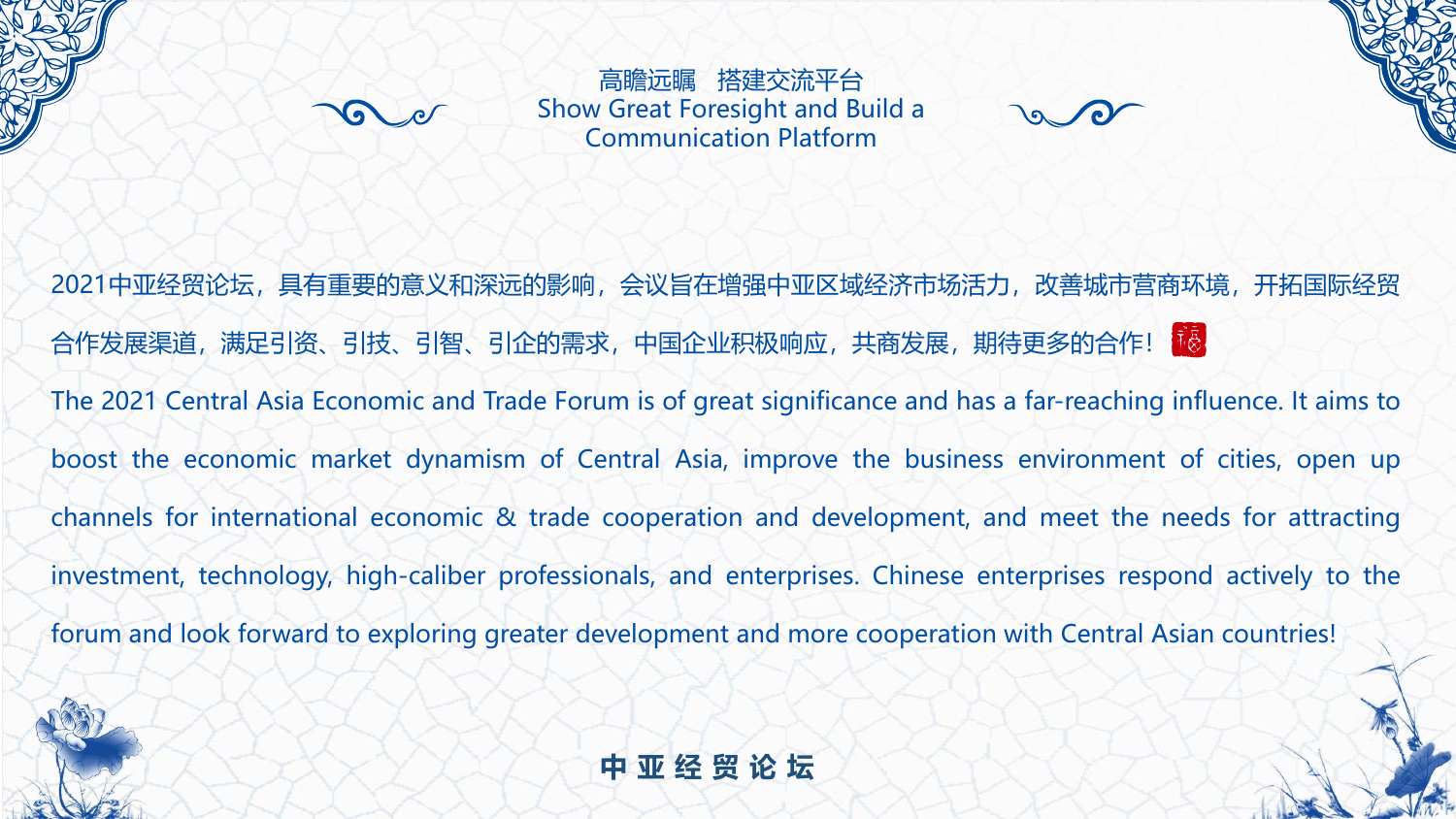中国城市发展联盟介绍 An introduction to the China City Development Alliance

是经国务院直属机构——中创科技发展战略研究中心批准成立、报中编办备案的事业单位,汇聚了掌握前沿科技的科学家、"两 院"院士36名和学科带头人等顶尖科技人才,组建了联盟专家智库,以"联盟城市、服务企业"为宗旨,建设了"三大中心、九大 服务平台", 开展解读国家政策, 为城市发展建设提供设计系统开发方案, 为企业配置人才、技术、智慧、资金资源等工作, 拉动 城市消费升级, 开发区域品牌, 为城市搭建产融平台, 唤醒城市记忆, 传承城市历史文化, 助力城市和社会发展。 <sup>请。</sup> As an public institution approved by Zhongchuang Science & Technology Development Strategic Research Center, which is directly under the State Council, and registered in the State Commission Office for Public Sector Reform, China City Development Alliance boasts 36 scientists who have mastered frontier technology, academicians of the Chinese Academy of Sciences and Chinese Academy of Engineering, as well as top-notch science & technology talents including academic leaders, has established an expert think tank, and built three centers and nine service platforms with the aim of "connecting cities and serving enterprises",

**中亚经贸论坛**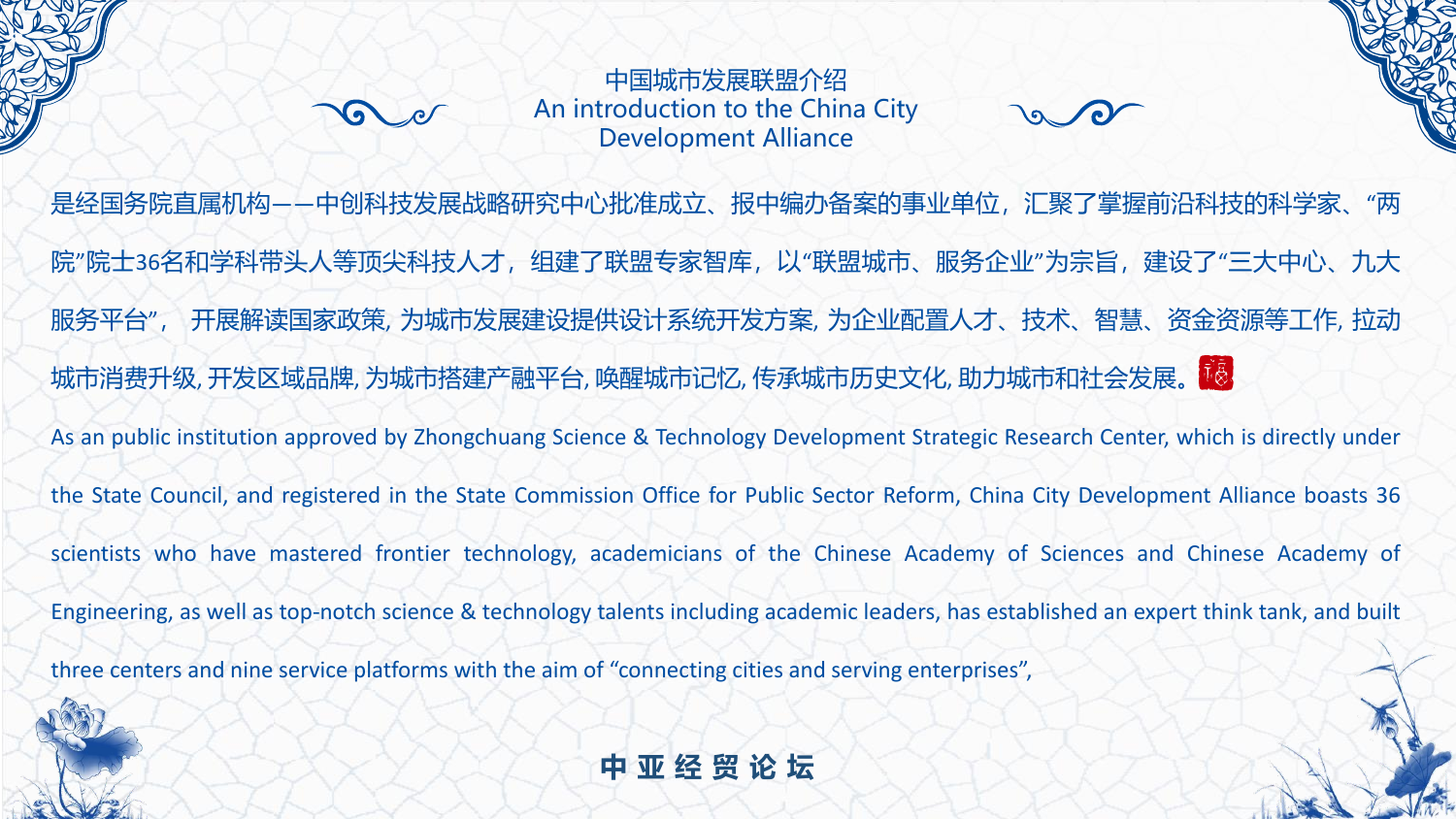#### 经贸发展现状与趋势 The Current Situation and Development Tendency of Economic and Trade Development

**中亚经贸论坛** 新冠肺炎疫情加速了国际格局调整,世界进入变革期。国际社会正在经历多边和单边、开放和封闭、合作和对抗 的重大考验。各国利益休戚与共、命运紧密相连。深化务实合作,构建发展共同体。大家一起发展才是真发展, 可持续发展才是好发展。 我们要秉持创新、协调、绿色、开放、共享的发展理念, 拓展务实合作空间, 助力经济复苏, 为企业营造开放、公平 的营商环境, 扩大相互投资规模. 要抓住新一轮科技革命和产业变革机遇, 加强数字经济、电子商务、人工智能、智 慧城市等领域合作. 我们要促进文明互学互鉴, 增进各国睦邻友好, 夯实长远发展基础. 第 As the COVID-19 pandemic accelerates the evolution of the international landscape, the world has entered a period of transformation and the international community is facing major tests at the crossroads between multilateralism and unilateralism, opening up and isolation, cooperation and confrontation. As the interests and future of all countries are interconnected, we must deepen practical cooperation and build a community Common development. It will deliver genuine and better outcomes only if we make joint efforts to sustainable development.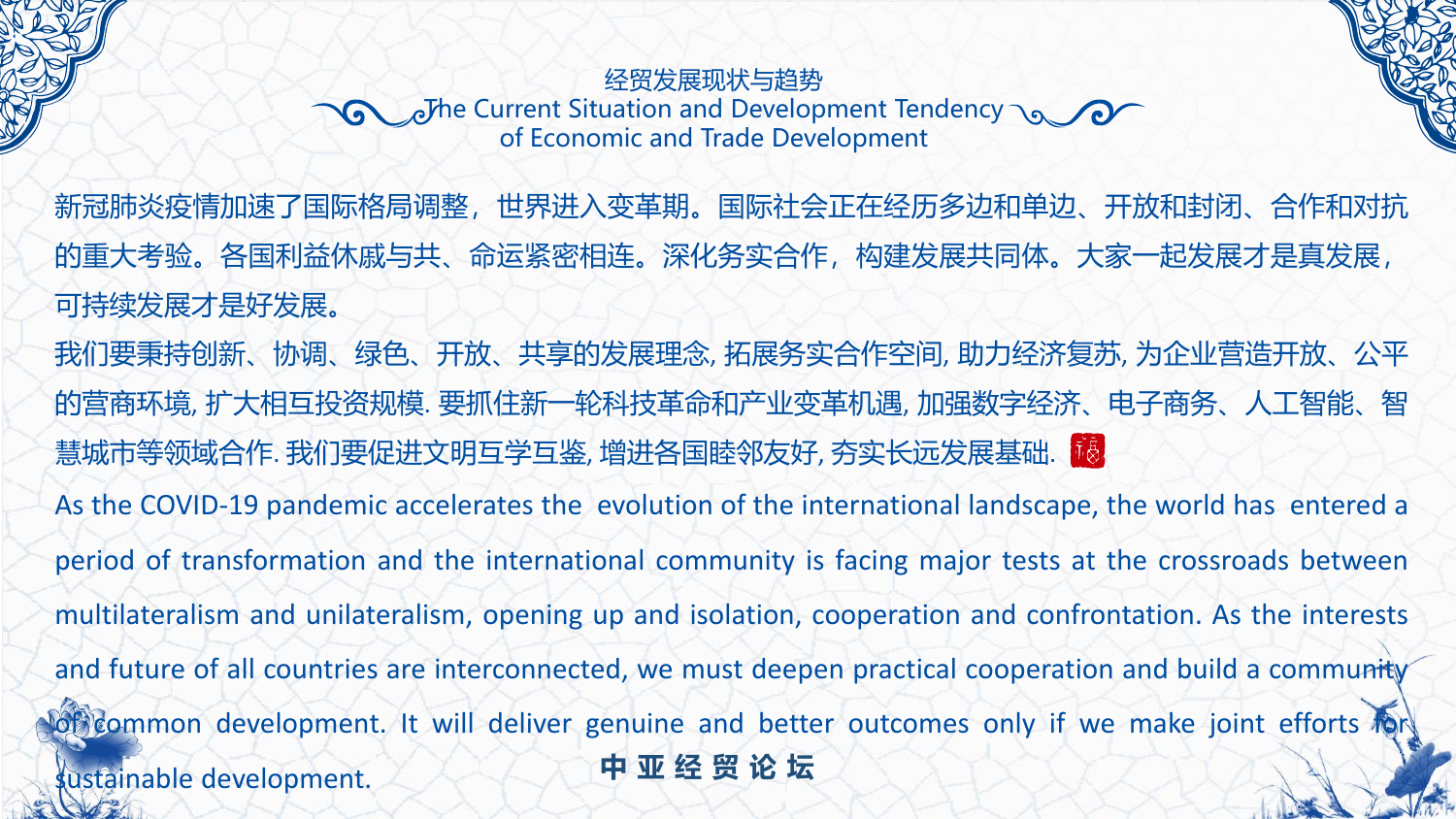#### 共享发展成果 Share in the Fruits of Development

中亚区域国家经济逐步走上稳定增长的道路。中国与中亚友好往来历史悠久,传统友好关系健康顺利发展,高层交往频繁,政 治互信日益加深,各领域合作不断扩大,经贸合作迅速发展,多边贸易规模逐年扩大。目前,形成以能源、交通、电信、矿产、 木材、医疗产品、汽配、机械设备、畜牧、日用品、饰品、文创产品、食品、棉纱、甘草、皮革、布料等领域合作不断深入, 合作水平不断提高。同样, 物流十分成熟与快捷, 被比喻为"钢铁驼队"的中欧班列成为中亚国家与中国贸易互通的重要桥梁, 越来 越多的进出口贸易商利用中欧往返班列. 中欧班列累计开行超过1000列.

Central Asia countries' economy is on the path of steady growth. Friendly interactions between China and Central Asia have a long history. The sides have seen healthy and smooth development of traditional friendly relations, frequent high-level exchanges, deepening political mutual trust, expanding cooperation in all areas, rapid development of economic and trade cooperation, and increasing multilateral trade scale. Currently, the two sides are deepening cooperation in the fields of energy, transport, telecommunications, minerals, timber, medical products, automobile accessories, machinery, husbandry, daily necessities, ornament & decorations, cultural & creative products, food, cotton yarn, liquorice, leather, and cloth, and the level of cooperation keeps increasing.

**中亚经贸论坛**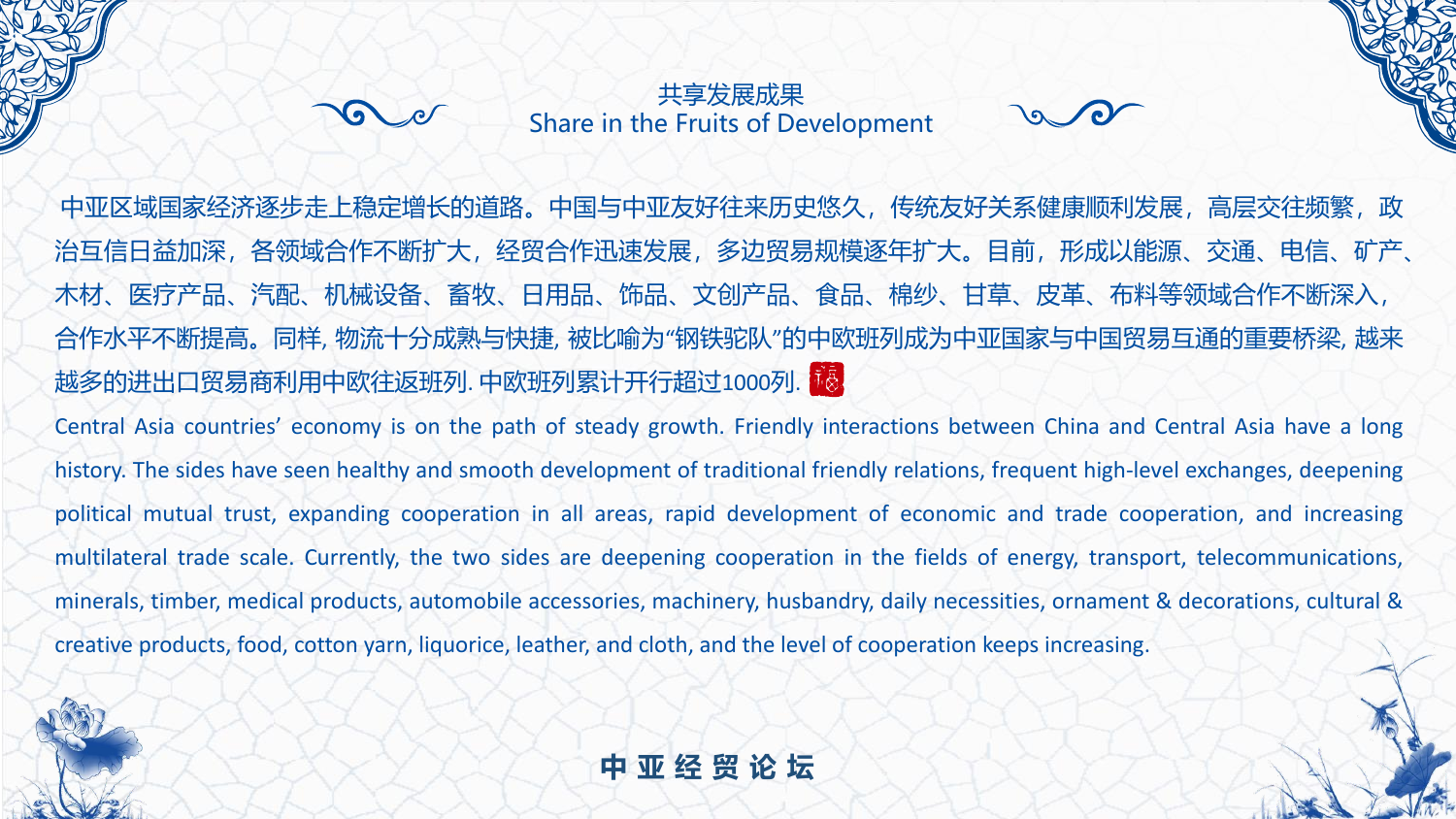

建设共享平台与期待 Build a Sharing Platform and Expectations

在世界发生深刻变革的背景下,中国和中亚区域国家面临共同的发展和挑战,需要构建更为紧密的合作关系,更好地维护各自 和共同的利益。随着经济改革的不断深入,市场体制的逐步健全,蕴藏着无限的机遇,中亚区域可能成为一颗新的璀璨明珠。 Against the backdrop of profound changes in the world, both China and Central Asian countries face common tasks and challenges of development. Therefore, the two sides need to build a closer cooperation relationship and better safeguard their respective and common interests. As the economic reform deepens and the market system improves over the time, we are sure to unlock boundless opportunities in Central Asia, which is likely to become a new splendid pearl.



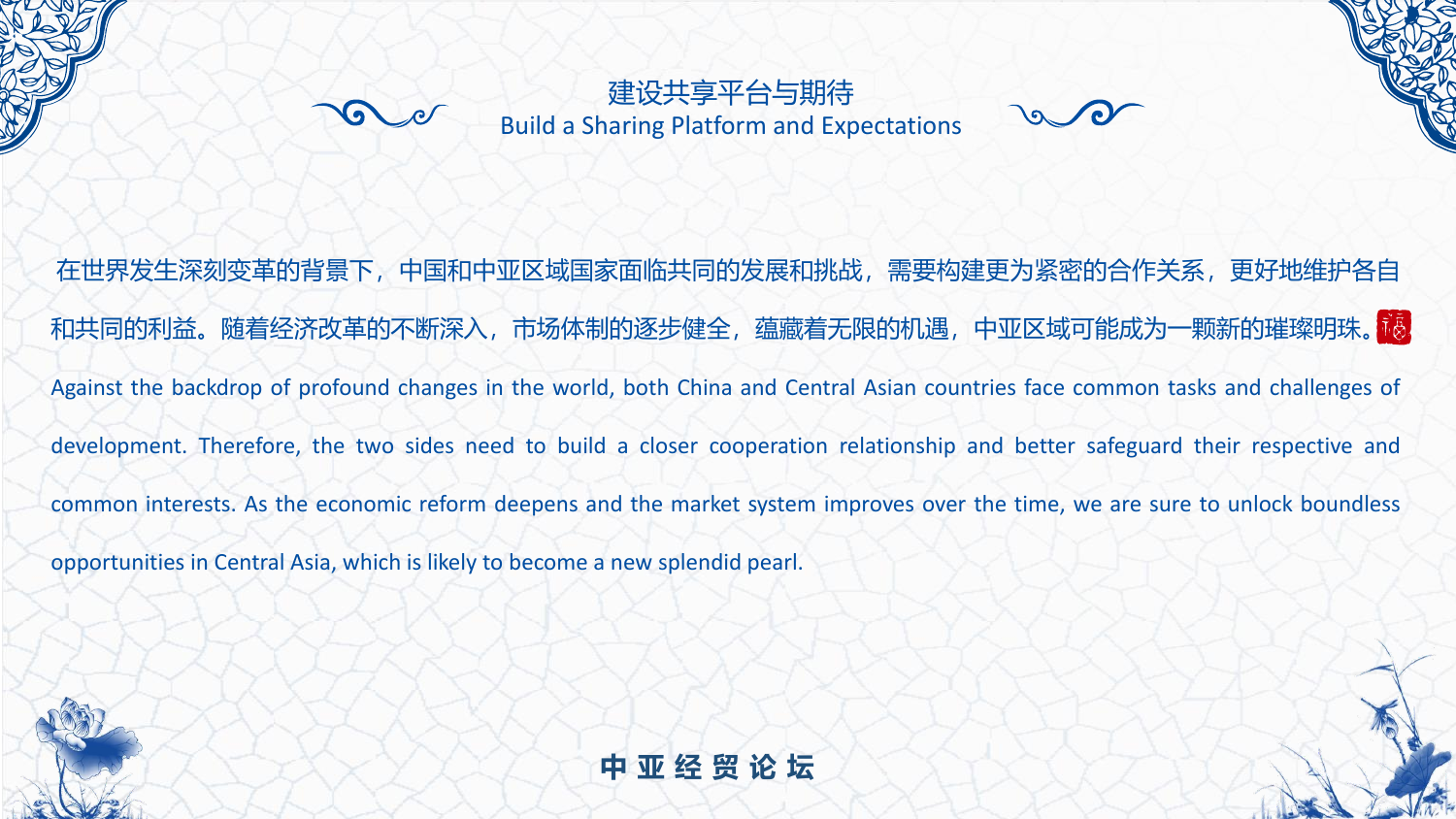#### 建设共享平台与期待 Build a Sharing Platform and Expectations

我们举办中亚经贸论坛,希望大家能够抓住中亚经济贸易对接机遇,积极开发贸易和投资促进,推动国际城市互通,助力区域 市场繁荣,共商共建共赢共享,共同打造成规模大、创意新、影响深、合作广、服务优的中亚区域经贸服务平台,早日实现我 们的梦想。<mark>请</mark>。

On the occasion of the 2021 Central Asia Economic and Trade Forum, we hope you can grasp the economic and trade opportunities in

Central Asia, actively promote trade and investments, advance interconnections between cities, assist in achieving prosperity of regional

markets, champion the principle of extensive consultation, joint contribution, win-win outcomes and shared benefits, jointly build a trade

service platform for Central Asia featuring large scale, originality, extensive cooperation and superior services, and achieve our dreams as

early as possible.